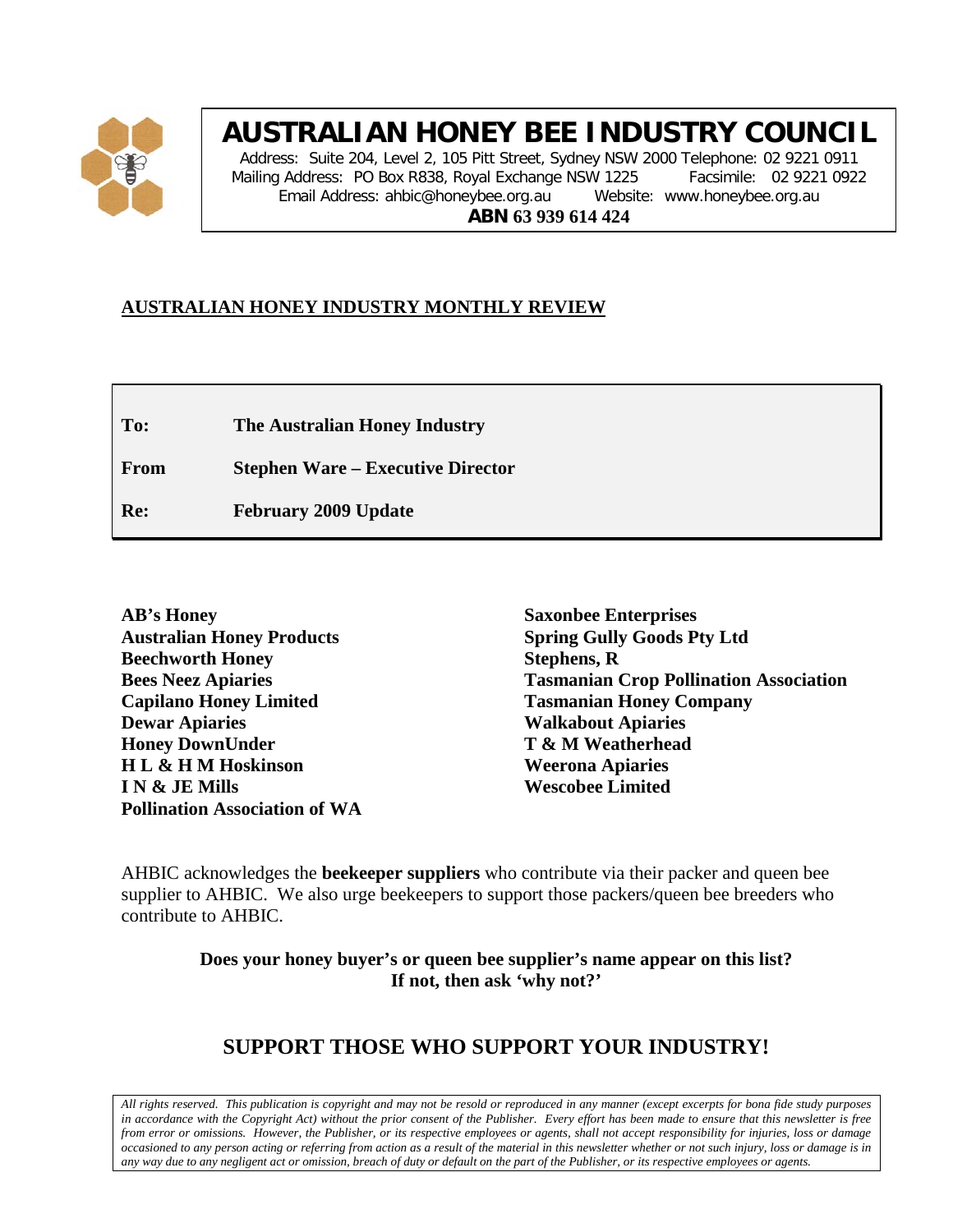#### **DULUX PAINT DEAL**

We have struck a deal with Dulux to enable apiarists to obtain a significant commercial discount on paint purchased through Dulux. Details of the arrangement are as follows:

Members will be able to purchase a range of Dulux Paints from the network of Dulux Trade Stores (only) at TRADE prices by quoting the ONE Account Number namely **89965** together with their Beekeeper's Registration Number. If you don't have a registration number you can use your vehicle registration. Additionally, Dulux/AHBIC discount cards will be distributed shortly to industry members.

Please note the discount is only available at Dulux trade stores. This is a great discount for industry, but only if you use it!

#### **ANNUAL GENERAL MEETING**

The AHBIC AGM will be held on Sunday 12 & Monday 13 July 2009 at the Penrith Panthers Club, Mulgoa Road, Penrith. Penrith is approximately 55 minutes west of Sydney. Accommodation is available at the Chifley (which adjoins the club). Phone: 02 4721 7700 or Email: available at the Chifley (which adjoins the club). [reservations.penrith@chifleyhotels.com](mailto:reservations.penrith@chifleyhotels.com) (be sure to say you are attending the Apiarists' Conference).

There are a large number of motels and other accommodation in the surrounding area. For details contact: Penrith Valley Visitor Information Centre on Phone: 1300 736 836 or 02 4732 7671, Website: [www.penrithvalley.com.au](http://www.penrithvalley.com.au/) or Email: [pentour@penrithcity.nsw.gov.au](mailto:pentour@penrithcity.nsw.gov.au)

#### **2009 CONFERENCE DATES**

| <b>FCAAA</b> | <b>Queensland Beekeepers Association</b>         | <b>Cairns</b> | $2/3$ July        |
|--------------|--------------------------------------------------|---------------|-------------------|
|              | <b>New South Wales Apiarists Association</b>     | <b>Sydney</b> | $9/10$ July       |
|              | <b>Tasmanian Beekeepers Association</b>          |               | 29/30 May         |
|              | <b>WA Farmers Federation- Beekeeping Section</b> |               | 5/6 June          |
|              | <b>South Australian Apiarists Association</b>    |               | <b>11/12 June</b> |
|              | <b>Victorian Apiarists Association</b>           |               | 23/24 June        |

| <b>Honey Packers and Marketers Association</b>               | <b>TBA</b> |                   |  |
|--------------------------------------------------------------|------------|-------------------|--|
| <b>National Council of Crop Pollination Associations</b>     |            | 12 July           |  |
| <b>Australian Queen Bee Breeders Association</b>             |            | <b>End of May</b> |  |
| <b>Australian Honey Bee Industry Council</b>                 | Sydney     | $12/13$ July      |  |
| <b>Federal Council of Australian Apiarists' Associations</b> | Sydney     | 12 July           |  |

#### **INVESTMENT TAX BREAK FOR AUSTRALIAN BUSINESSES**

The Government announced on 3 February 2009 an investment tax break for Australian businesses.

Businesses can claim an additional **30 per cent** tax deduction for eligible assets acquired from 13 December 2008 to 30 June 2009, and installed by 30 June 2010.

For eligible assets which are acquired from 1 July 2009 to 31 December 2009, **a 10 per cent** deduction can be claimed where those eligible assets are installed by 31 December 2010.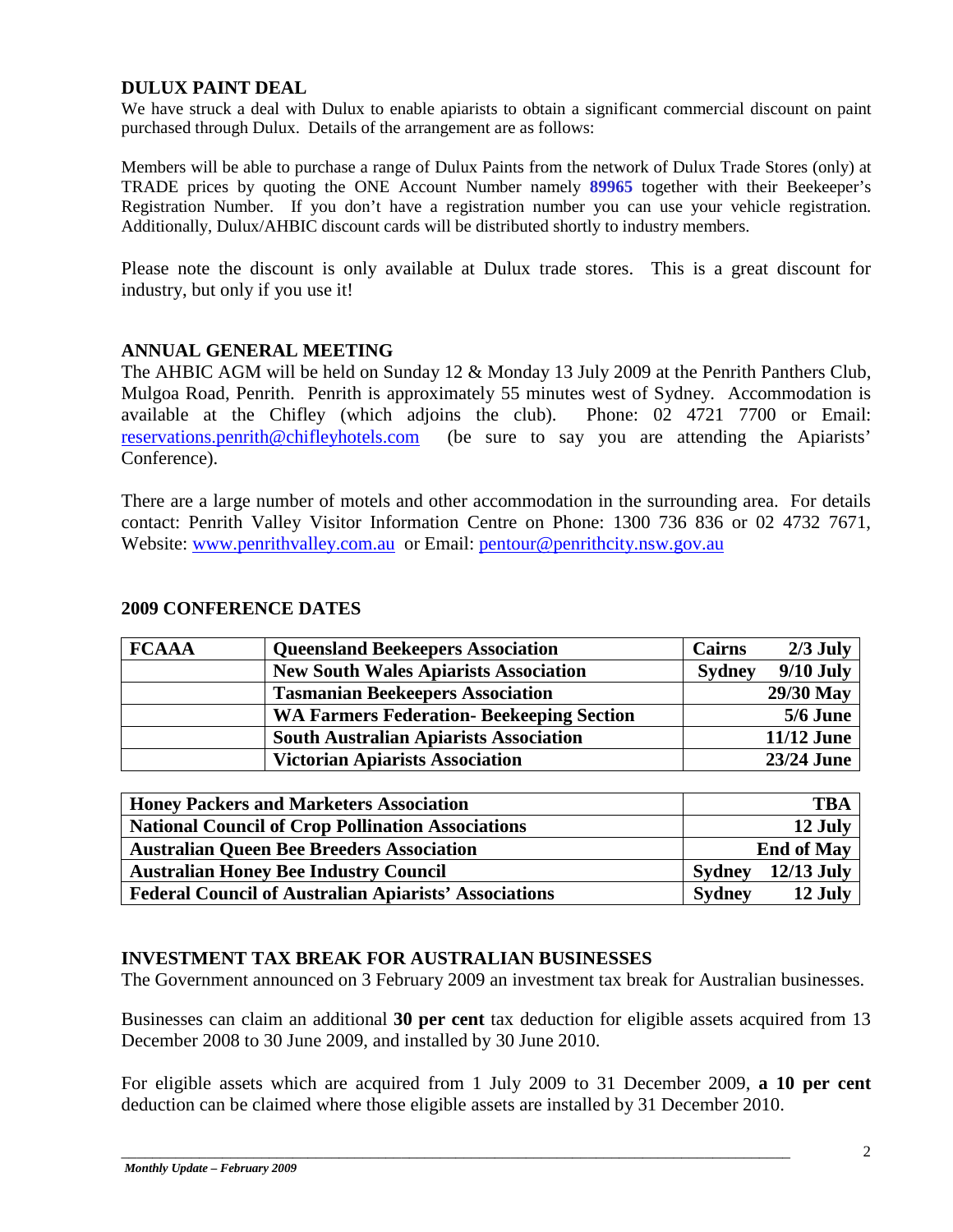A **small business** is one with turnover of \$2 million a year or less and need to spend \$1,000 or more on eligible assets.

All **other businesses** with turnover in excess of \$2 million can receive the same deduction for eligible assets costing greater than \$10,000.

### **Eligible assets?**

Eligible assets are depreciating assets and new expenditure on existing assets used in carrying on a business.

Land and trading stock do not qualify for the deduction.

#### **Claiming the deduction**

The deduction is on top of the usual depreciation claimable for an asset.

The deduction is claimed in the income tax return in the year in which the asset is installed ready for use.

# **Examples**

A courier company enters into a contract to acquire a delivery van costing \$40,000 on 30 April 2009. The van is delivered and ready for use on 29 June 2009. The company is entitled to claim a \$12,000 (ie \$40,000 x 30%) allowance as a tax deduction in their 2009 tax return.

The same company enters into a contract to purchase a new booking system on 30 November 2009 costing \$65,000. This system is installed in March 2010. The company is entitled to claim a \$6,500 (ie \$65,000 x 10%) allowance as a tax deduction in their 2010 tax return.

As yet, this incentive initiative has not been legislated and therefore it is not possible to analyse the provisions in detail.

Should you have any questions in relation to these tax incentives and their applicability to your business please contact your accountant or financial advisor.

*We reproduce the following article courtesy of "About the House", The House of Representatives magazine, for the interest and education of members:*

# **BEE PROTECTION CRUCIAL FOR FOOD SECURITY**

*Australia's food security could be at risk unless urgent action is taken to protect and enhance Australia's small but vital honey bee industry.*

Warning that a loss of honeybees would significantly damage Australian agriculture, the House of Representatives Primary Industries Committee has proposed a range of measures to support the honey bee industry, including the establishment of a new honey bee quarantine facility and \$50 million per annum for bio-security measures and industry research.

The committee has made 25recommendations in its new report - *More than honey -* which follows a lengthy investigation into a number of threats facing the honey bee industry, particularly an imminent incursion of a bee-killing mite called *Varroa destructor*.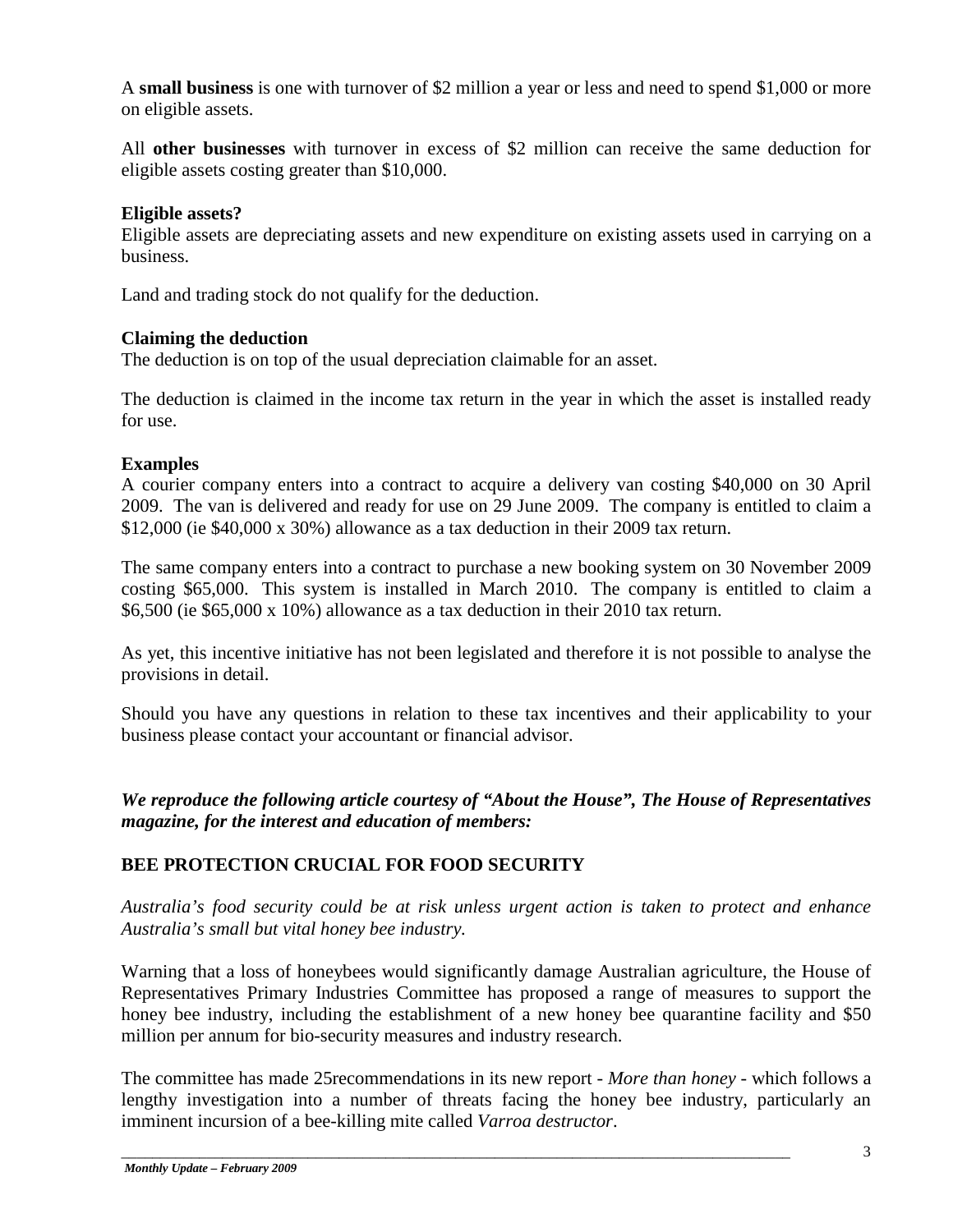This mite has already wiped out honey bee populations around the world, with devastating losses to a wide range of crops dependent on honey bees for pollination.

Many industry experts warn it's only a matter of time before Varroa arrives in Australia. As honey bees directly contribute to between four and six billion dollars worth of agricultural production, the impact could be immense, with estimates that the first year of a Varroa incursion could cost the Australian economy almost \$2 billion.

Tabling the report in parliament, committee chair Dick Adams (Member for Lyons, Tas) said the honey bee industry is vital to the future of Australian agriculture.

"Honey bees pollinate many of the crops we rely on for food. Without bees, many horticultural industries would not be viable and the nation's food security would be at risk," Mr Adams said.

Deputy chair Alby Schultz (Member for Hume, NSW) warned "at worst, the world could run out of food within five years of the Varroa mite reaching Australia".

"It is a question of when, not if," Mr Schultz said. "Australia's physical separation from the rest of the world and strict quarantine regime has worked to protect us for a long time. But the Varroa mite has been in New Zealand for several years and it is only a matter of time before we see it here.

"This report suggests how we might best prepare for the inevitability of this threat."

According to Mr Adams, the recommendations in the report, if adopted by government, will help the honey bee industry move forward, particularly in further developing its pollination services, which are in growing demand.

"The importance of pollination in Australia is being seen more and more. The industry is starting to grow. Some beekeepers now have half honey and half pollination services, and this will continue to change and grow as more markets become available," he said.

Welcoming the report, the chairman of the Australian Honey Bee Industry Council's quarantine and disease committee, Lindsay Bourke said he felt quite emotional when it was tabled, because at last someone was listening.

"It is a comprehensive, detailed examination of the industry and its crucial role in maintaining the viability of much of Australian agriculture," he said.

"Key recommendations dealing with measures to combat the introduction of the *Varroa destructor*  mite are not only welcomed by the apiary industry, but should be welcomed by all Australians."

Mr Bourke said the current sentinel hive program is inadequate and would do nothing to prevent the spread of infected bees from overseas.

"If we get Varroa in the sentinel hives it means we've got it, and it's too late," he said.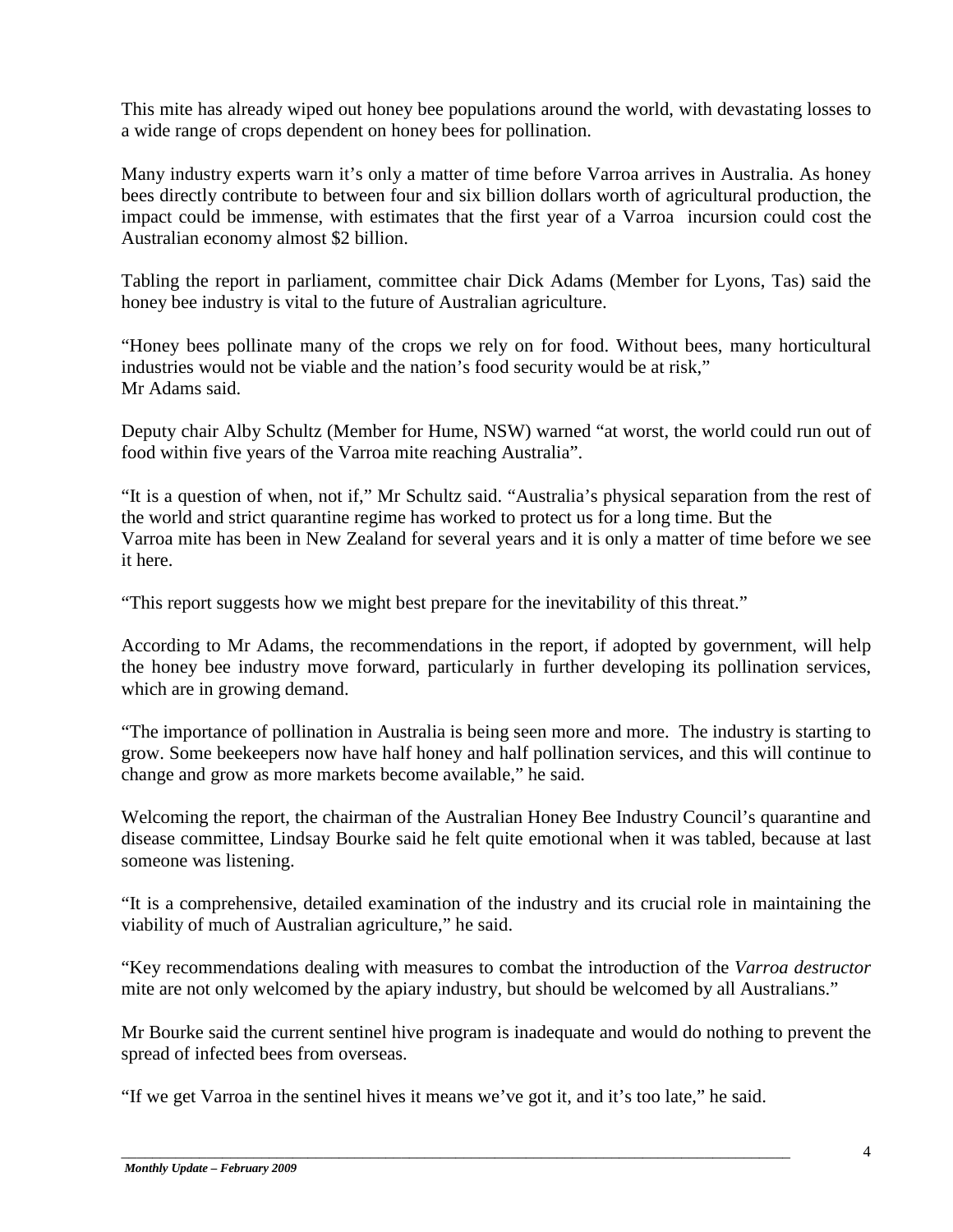"No country in the world has been able to eradicate it after it has come in. What we urgently need is a national bait hive program, so if a swarm comes in on an overseas ship it will go to the bait hives, which we then close up and put in a freezer."

Queen bee breeder and organic honey producer from Queensland, Paula Dewar agrees that more needs to be done.

"Basically what's happening now is that there's no budget and no business plan. This report -if it's taken up - can only assist the industry."

She's also pleased with recommendations for better product standards and labelling of honey, saying that only recently honey with chemical residue imported from China was being re-packaged and labelled "product of Australia".

Recognising the importance of access to floral resources, the report calls for the federal government to work with state and territory governments to establish guidelines for beekeeper access to public lands and leasehold lands including national parks.

It also recommends the establishment of a national centre for honey bee and pollination industry research, training and extension.

"While we are tabling this report in the hope that its recommendations will be promptly adopted and actively pursued, there is a history of reports being shelved, or of only one or two recommendations being taken up by governments of all persuasions," Alby Schultz told parliament.

"We do not need another review or another committee. We need action."

#### **THE GOODACRE AWARD - GUIDELINES FOR NOMINATIONS**

The Goodacre award was created to perpetuate the memory of the late Bill Goodacre. Bill provided 35 years of meritorious service to the beekeeping industry in his employ within the NSW Department of Agriculture.

The award has historically been recognised as the peak national award bestowed upon individuals who have equally provided significant service to the Australian beekeeping industry.

Nominations can be submitted by individuals. A nomination must have six supporters who are willing to provide evidence preferably in the form of a support letter or reference on the merits of the nomination.

The person coordinating the nomination should compile a citation of the nominee's attributes clearly providing evidence of the reasons why the nominee should receive the award.

The submissions should be written with the presumption that the committee making the decision does not have a complete prior knowledge of the nominees' achievements.

The whole process is confidential and any persons other than the referees should not be made aware of the proposed nomination.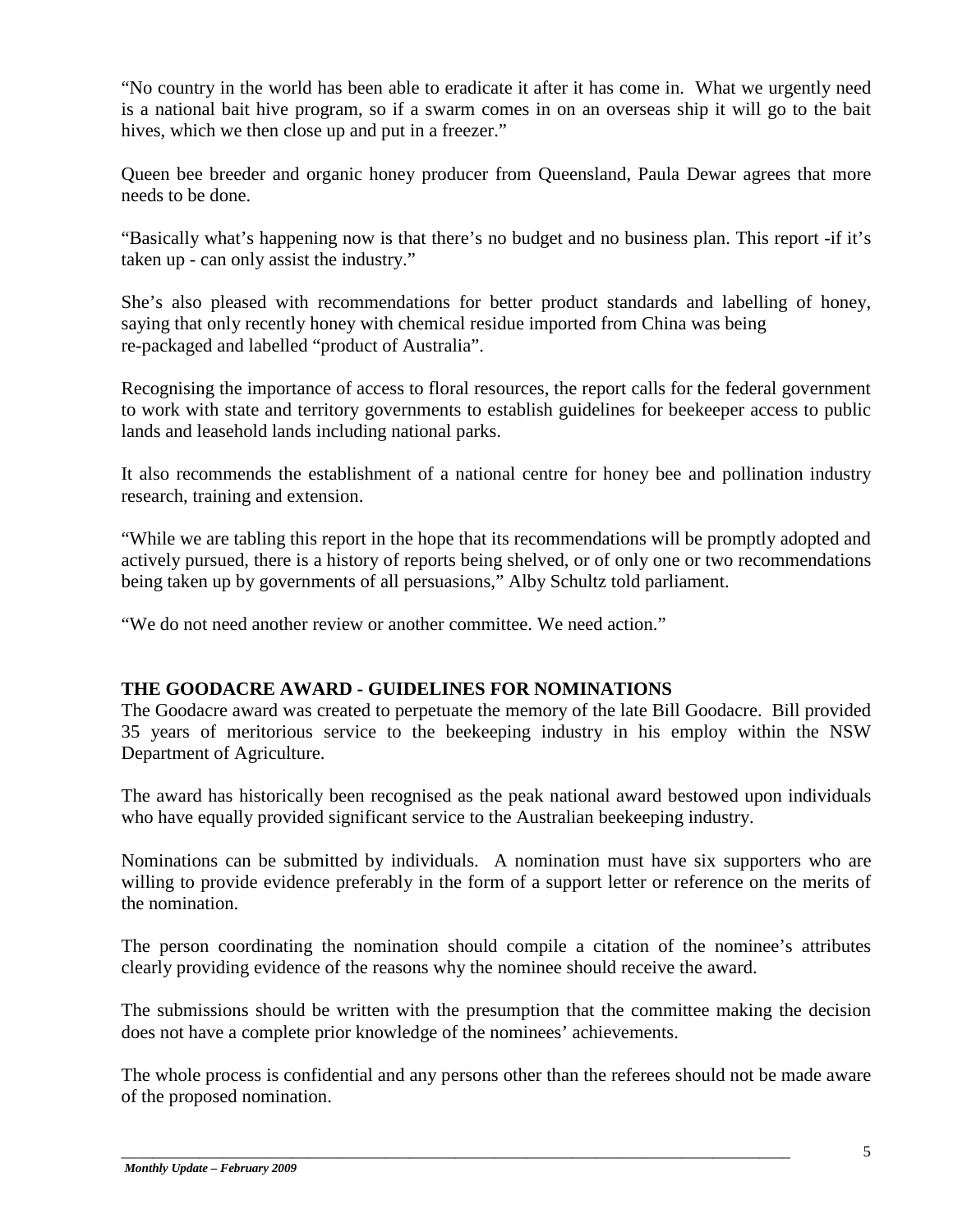Referee reports should be submitted to the Goodacre award secretary. A committee of three comprising the President of the NSW Apiarists Association, Chairman of AHBIC and the Chief Apiary Officer in NSW will make the decision.

This panel is accountable to the Australian Beekeeping Industry and as such the citation associated with any award is required to clearly reflect the depth and commitment to the beekeeping industry of the nominated person or organisation. In other words the award will not be granted to persons unless the committee is satisfied the nominee is of an extremely high calibre.

For further clarification or information on the process contact the Secretary, Dr Doug Somerville, NSW DPI, Technical Specialist Honey Bees. [doug.somerville@dpi.nsw.gov.au](mailto:doug.somerville@dpi.nsw.gov.au) or phone: 02 4828 6619.

#### **NATIONAL RESIDUE SURVEY**

2007-2008 – Summary of results

#### **OVERVIEW**

The National Residue Survey (NRS) was originally established in 1961 to measure pesticide residues in exported meat. Today, NRS has expanded to test for residues of agricultural and veterinary chemicals and environmental contaminants in 25 animal products including meat products, honey, eggs, wild caught fish and aquaculture products, 20 grains, pulses and oilseeds, and five horticultural products.

NRS operates on full cost recovery and is funded principally by levies from participating industries. The Australian Government provides funding for national and international residue commitments that provide benefits for the community, for industry and for government programmes. In 2007- 2008, total expenses for NRS were \$11,537 million, out of which \$0.478 million was provided by the government. For more details see our website: [www.daff.gov.au/nrs](http://www.daff.gov.au/nrs)

#### **Honey Results**

During the reporting period, 226 honey samples were subject to 1,440 analyses in all, including those for antibiotics and environmental metals. All samples conformed to Australian standards.

#### **LEVIES EXPLAINED**

#### **Overview**

Australian farm businesses are world leaders in production efficiency, sustainability, product quality, innovation and the ability to supply, and respond to, market needs.

The Australian Government and the agriculture industry recognise the importance of coordination to ensure these results benefit individuals and the industry as a whole.

Effective use of primary industry levies and charges can greatly assist producers. By pooling their effort and resources, industries can work together to find solutions to priority issues.

Many of Australia's traditional primary industries strongly value the levy system and the support it provides for research and development, promotion and marketing, residue testing, plant and animal health programs.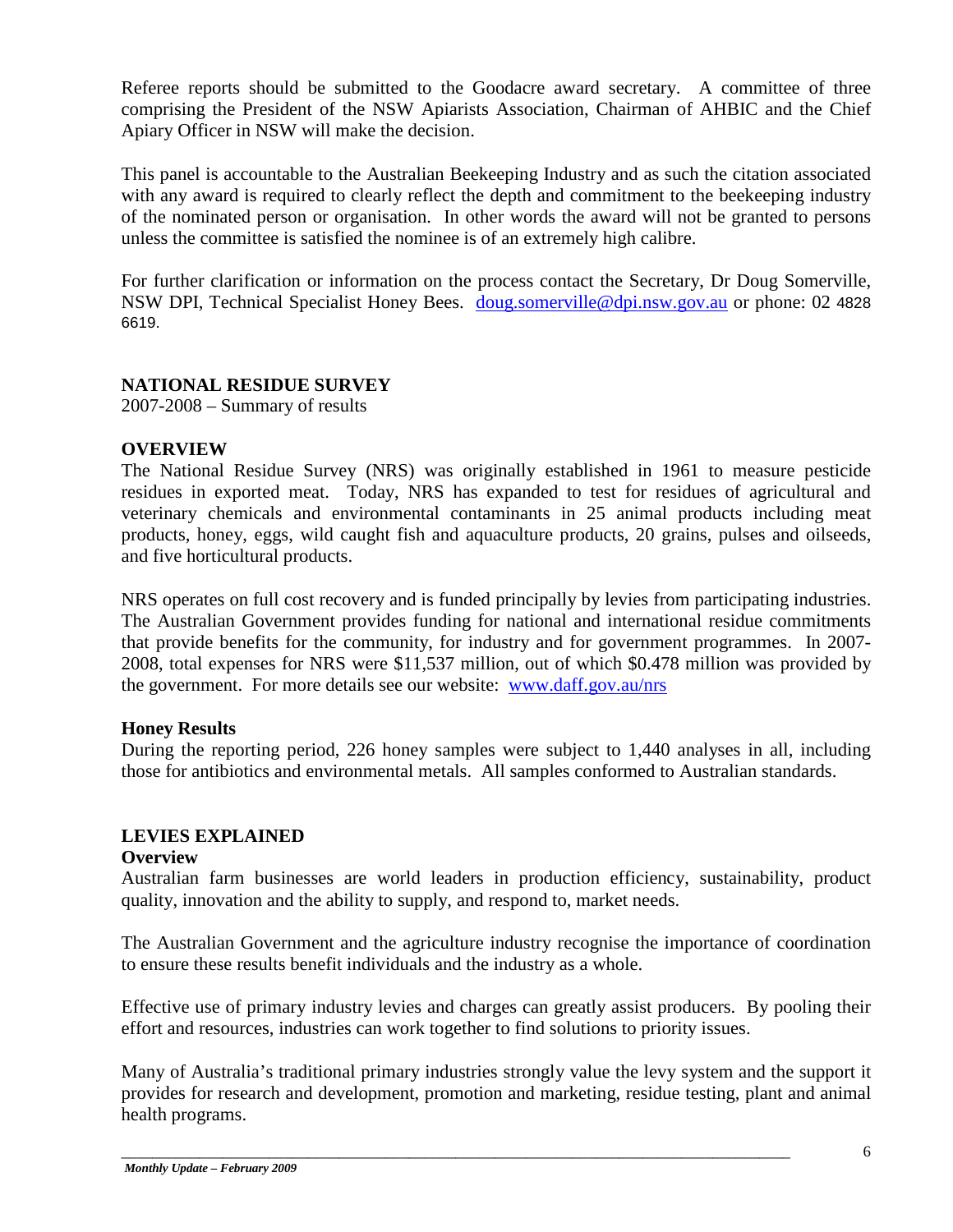The system has enabled established industries to maintain their standing in highly competitive world market. Smaller and emerging industries also value the benefits of industry cooperation and resource sharing.

The government's role, through the Department of Agriculture, Fisheries and Forestry, is to liaise with industries that want a levy system and to implement an effective collection system at minimum cost.

# **How are levies and charges used?**

Activities funded by levies and charges include R&D, marketing and promotion, plant and animal health programs and residue testing for levy paying industries. For information on these activities, access the relevant recipient body's website at: [www.daff.gov.au/agriculture-food/levies/industry.](http://www.daff.gov.au/agriculture-food/levies/industry)

# **More information on Levies Revenue Service**

For more information about the services we provide visit our website [www.daff.gov.au/levies.](http://www.daff.gov.au/levies)

To order the LRS business plan and report to stakeholders call **1800 020 619**

# **PRIMARY INDUSTRIES YOUTH DEVELOPMENT GRANT**

The Australian Government Department of Agriculture, Fisheries and Forestry is calling for applications under the *Primary Industries Youth Development Fund*. The fund offers support for projects to improve the leadership and representative capacity of young people entering or involved in primary industries, particularly in the context of the challenges and opportunities in these industries as a result of a changing climate. The fund is a part of the government's *Australian Farming Future* initiative. **The grant round is now open and closes 5.00pm AEST, Monday, 2 March 2009.**

Grants of up to \$50,000 are available to support activities that aim to:

- Build and share knowledge and experience
- Increase access to planning tools and resources
- Develop leadership and management skills
- Develop pathways to increase participation in primary industries
- Develop skills to contribute more effectively to government and industry decision making
- Build networks among rural, regional and remote Australians.

These activities could be conducted via workshop, seminars, conferences or industry events or through other innovative mechanisms.

The department does not use a single definition of a 'young person'. However, in assessing applications, priority will be given to activities which focus on the 18-25 age group and activities for people aged 15-30 will be considered. Applications targeting young women, young Indigenous Australians and young people from culturally and linguistically diverse backgrounds are encouraged.

For information about the *Primary Industries Youth Development Fund* grants round, or to apply, visit [www.daff.gov.au/youthfund](http://www.daff.gov.au/youthfund) or email [youthfund@daff.gov.au.](mailto:youthfund@daff.gov.au) You can also contact the *Australian's Farming Future* hotline on 1800 638 746